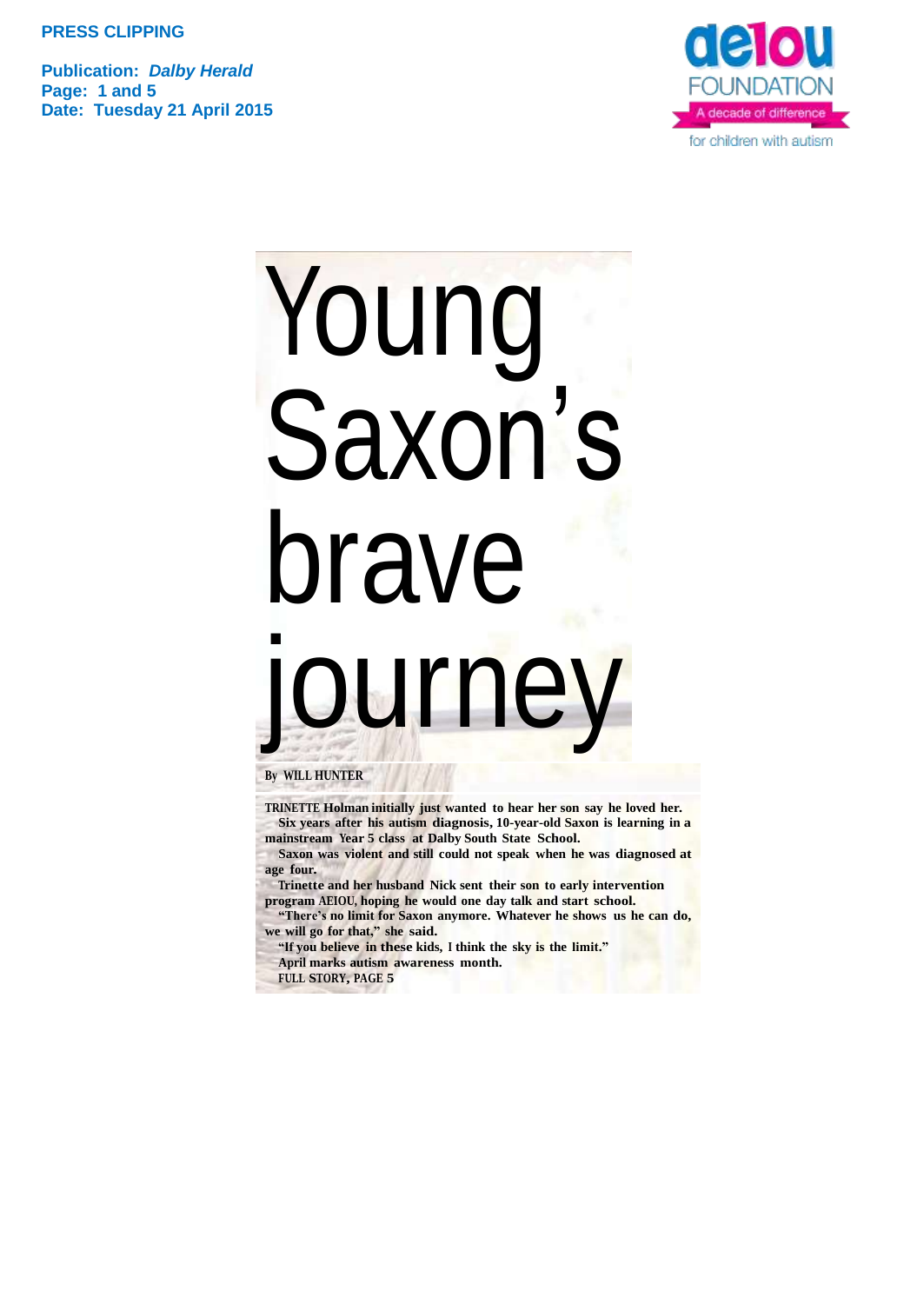**Publication:** *Dalby Herald* **Page: 1 and 5 Date: Tuesday 21 April 2015**





MAKING PROGRESS: Saxon Holman, the 10-year-old Dalby South State School student diagnosed with autism when he was four, with loving mum Trinette. PHOTO: WILL HUNTER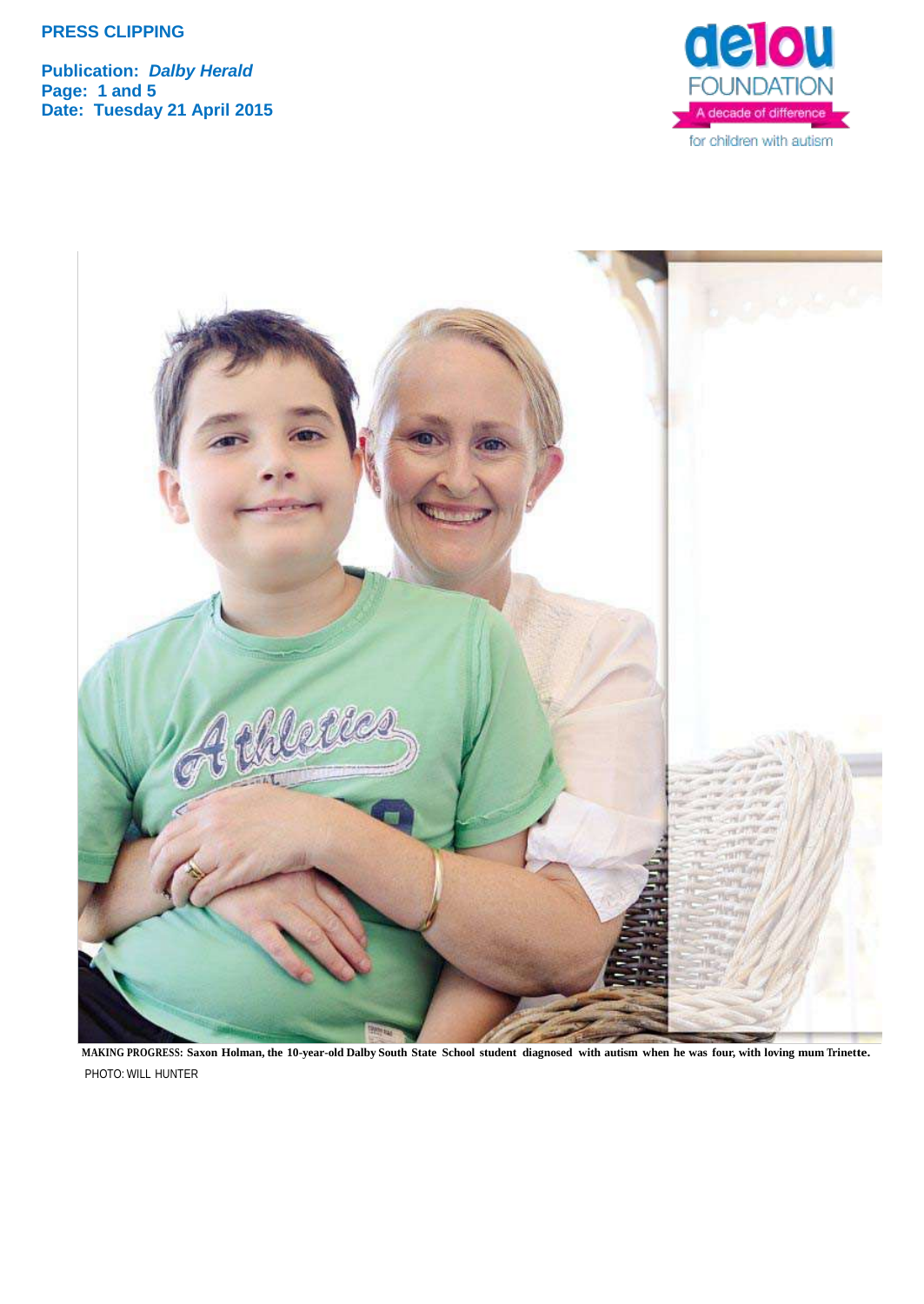**Publication:** *Dalby Herald* **Page: 1 and 5 Date: Tuesday 21 April 2015**



## 'Loud and proud' of Saxon

#### **By WILL HUNTER**

FOR Trinette and Nick Holman, their brave son Saxon is a blessing.

When the 10-year-old was diagnosed with autism at age four, he could not speak and was often violent.

Trinette and Nick set two goals for their son – to speak, and to one day start school.

"One of the goals was if he could just say to Trinny 'I love you mum'. We didn't think that wouldever happen," Nick said.

The couple engaged early intervention program AEIOU in Brisbane, where Saxon remained for 14 months.

"They said they couldn't guarantee they could help him. At that stage he was non-verbal and very violent... he had a lot of issues," Trinette said.

"Because of his severity they moved us up the waiting list."

Within six months at AEIOU, Saxon started speaking.

"As he moved on, he improved and improved... I'm so thankful," Trinette said.

The Holman family moved west in 2010 in search of a school which could meet all of Saxon's needs.

He began his schooling in the Special Education Unit at Dalby South State School.

Saxon is now fully verbal, sings in the school choir and participates in

swimming lessons. He entered a mainstream Year 5 classroom at the schoolthis year.

"Within one week of being in the class he got an achiever of the week. He was the only kid in the class who wanted to learn from

day one," Trinette said. "They are so task orientated and they know right from wrong.'

Saxon'ssister Lily has also supported her little brother by helping him discover new foods.

Trinette said the two secrets to Saxon's success were loving him and

developing trust. "He is such a blessing for us. I think 'what a brave little person'," she said. "It's the scariest journey... but it's not the most devastating. The outcomes and rewards you get are 50 times more exciting for us." Nick and Trinette said they had always treated Saxon like a regular child. "They are a child first. People don't acknowledge that," Nick said. Trinette said believing in children like Saxon was vital for their development. "We're not ashamed. We don't want to not do anything," she said. "We're loud and proud."

#### **WHAT IS AUTISM?**

**■ According to Autism Queensland, people with Autism** Spectrum Disorder find it difficult to interact socially and communicate with others

■ Every person with ASD has their own unique way of seeing the world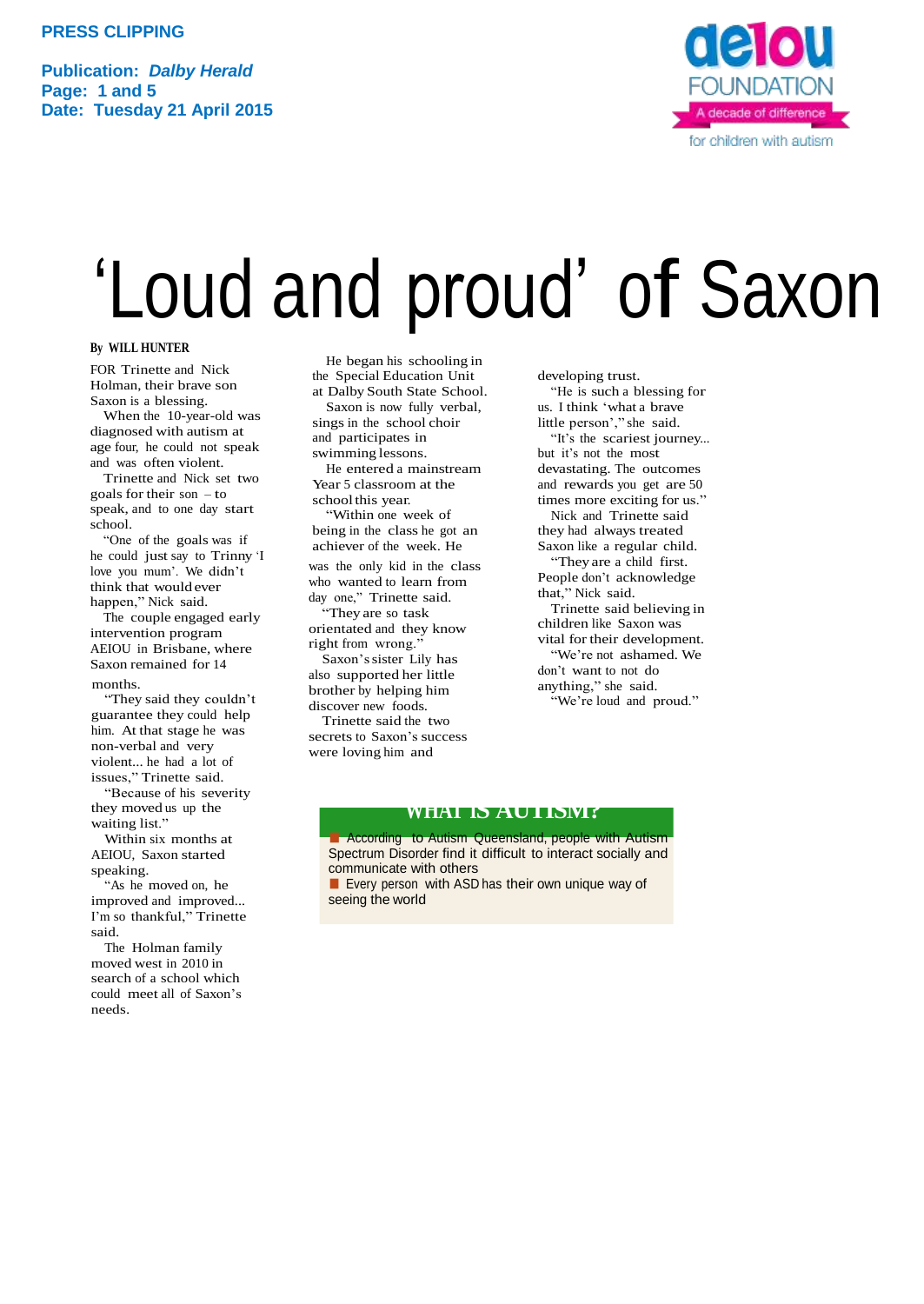**Publication:** *Dalby Herald* **Page: 1 and 5 Date: Tuesday 21 April 2015**





PHOTO: WILL HUNTER